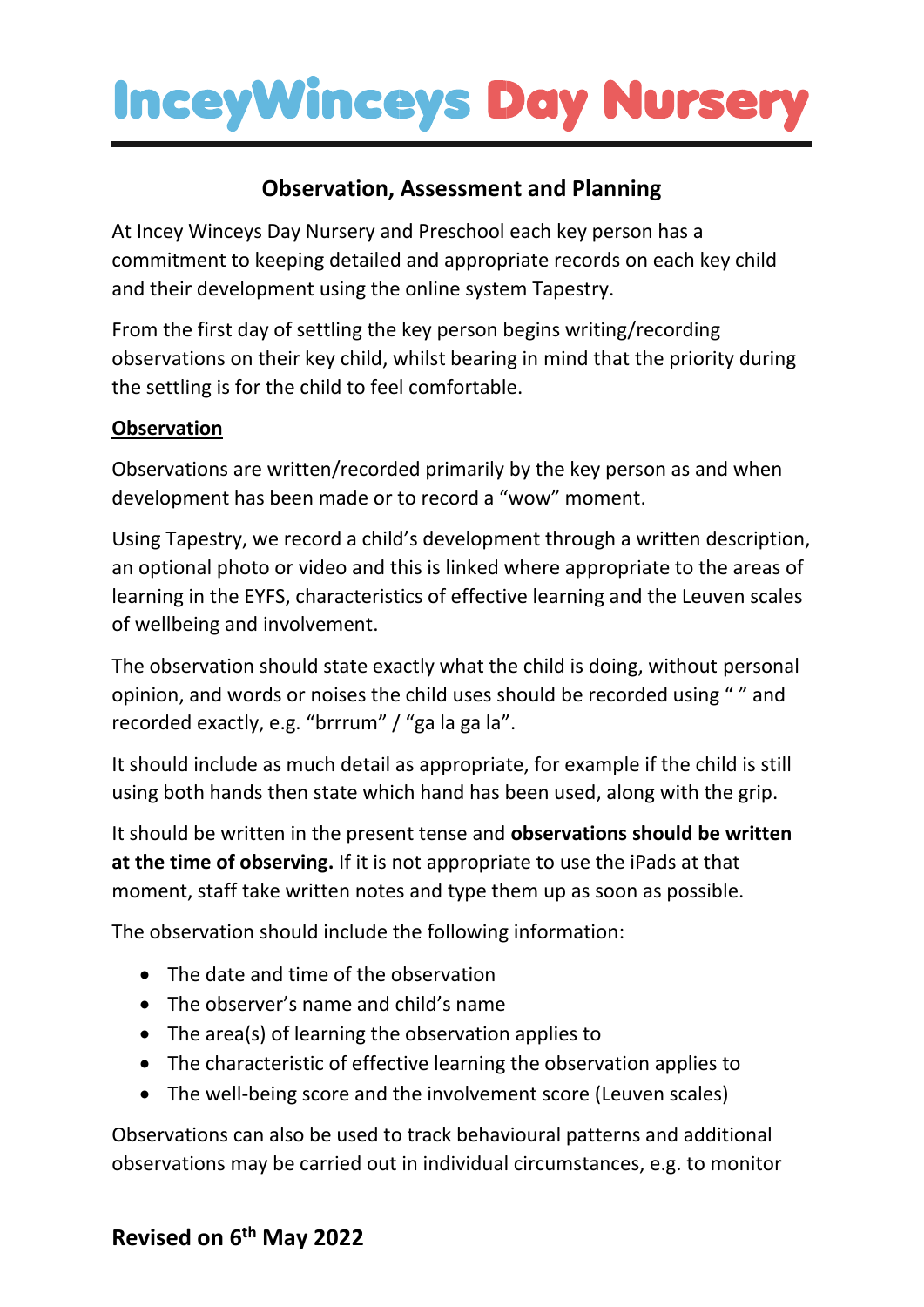# **InceyWinceys Day Nurser**

transitions, emotional well-being and additional needs. Notes are taken discreetly and separately to track incidents such as biting to try to ascertain a pattern.

#### **Summative Assessments**

Once the observation has been written, the observer uses the EYFS Development Matters on the Tapestry app to assess the child's current stage of development and selects the appropriate age band on the Tapestry system.

Reports are written termly by the key person and involve a written summary of the child's development in each area (under twos focus on the three prime areas of learning) and the band of learning is recorded. A copy of the report is shared online with parents prior to each parents evening.

Parents' evening usually takes place around the middle of January, May and September between 6-7pm, and each family is given a time slot in advance.

Reports feed into the planning for the child's next steps and Tapestry helps to identify gaps in the learning journal, give possible next steps and highlight needs.

Concerns about a child's development may be identified by the key person and in working with the SENCo they will observe and monitor the child and liaise with the parents to decide a plan of action that is appropriate for the child.

#### **Progress Tracker**

The child's developmental age bands are also recorded on the Tapestry progress tracker, and Management monitor the development, providing monthly updates on all children to allow staff to provide the support needed. We also filter the information to monitor practitioners, key groups, rooms etc. This allows issues around practitioners' assessments to be identified, e.g., one member of staff consistently bands children 'too high', or someone only doing creative activities.

The progress tracker is used to identify children with areas of additional needs, and for children already receiving additional support it helps to show whether the support is effective.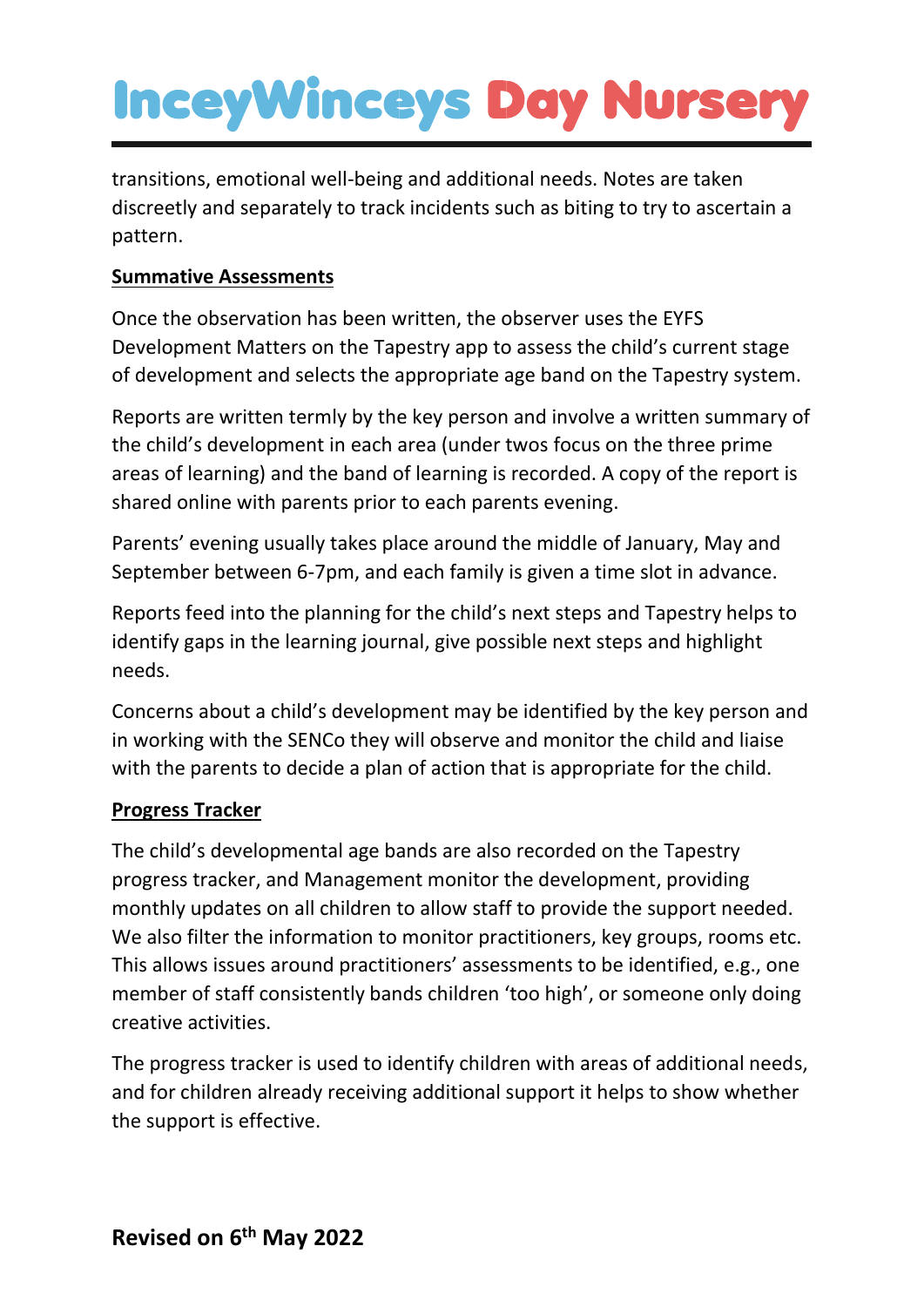## **InceyWinceys Day Nurser**

#### **Planning**

The key person uses their observations and assessment to write a next step for each key child per month. The next step should be age and stage appropriate when selected and often is chosen based on the suggestions from Tapestry which identifies areas of strength and weakness for each child, using their previous observations as a guide.

Next steps must be SMART (Specific, Measurable, Achievable, Relevant, Timed)

The next step for under twos should relate to one of the three prime areas:

- Personal, social, and emotional development
- Communication and language
- Physical development

For children over two the next step could relate to the prime areas above, or to one of the four specific areas:

- Maths
- Literacy
- Expressive arts and design
- Understanding the world

The next steps are logged onto a whole room planner which helps group children with similar plans into smaller groups, allowing two or more key persons to support each other.

The key person must also plan and write accompanying activities that they will carry out to support the achievement of the next steps.

Each key person is responsible for organising their week, planning on days the child is in and at times the child will be most ready to learn. The key person carries out each activity wherever possible, as we understand most children feel most comfortable with their key person. If the key person is away for a planned absence, they will leave ideas for activities to be carried out while they are away.

The activities must be carried out as often as necessary and practical and if a next step is completed within the month, a new next step is selected.